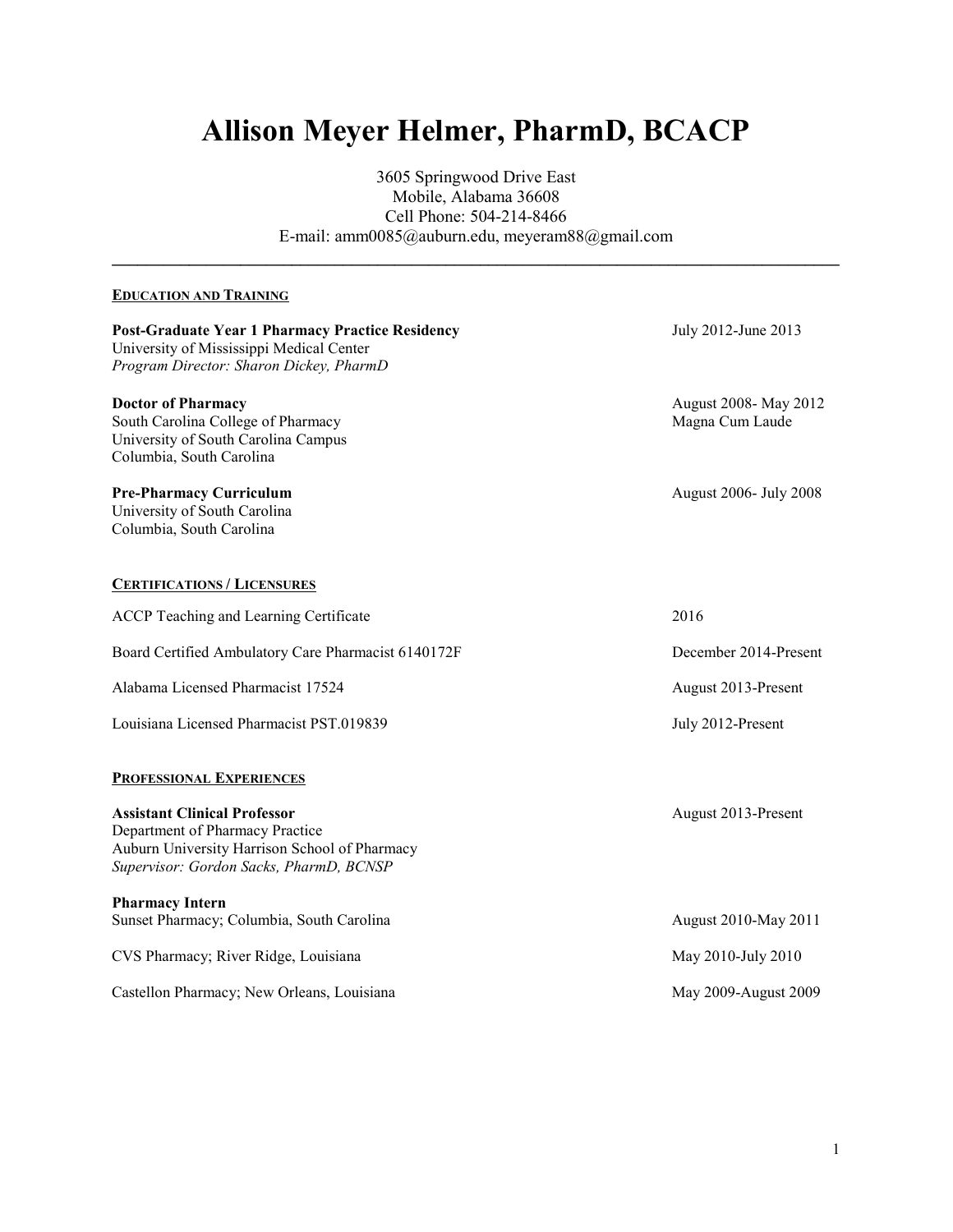# **TEACHING EXPERIENCES**

| <b>Auburn University Harrison School of Pharmacy; Mobile, Alabama</b>                                                                         |                                      |  |
|-----------------------------------------------------------------------------------------------------------------------------------------------|--------------------------------------|--|
| <b>Integrated Learning Experiences (ILE)</b><br>Workshop 2, PYPD 9410/9416                                                                    |                                      |  |
| Pharmacists' Patient Care Process; Course Co-Creator                                                                                          | Spring 2018, 2019                    |  |
| Objective Structured Clinical Examination (OSCE) [case author, actor trainer]                                                                 | Spring 2018, 2019                    |  |
| ILE 3, PYPD 9220/9226                                                                                                                         |                                      |  |
| Heart Failure Teaching Team; Unit Co-Creator                                                                                                  | Spring 2018, 2019                    |  |
| Objective Structured Clinical Examination (OSCE) [case author, actor trainer]                                                                 | Spring 2018, 2019                    |  |
| ILE 2, PYPD 9210/9216                                                                                                                         |                                      |  |
| Asthma Teaching Team; Unit Co-Creator, Pulmonary Devices                                                                                      | Fall 2017, 2018                      |  |
| Objective Structured Clinical Examination (OSCE) [case author, actor trainer]                                                                 | Fall 2017, 2018                      |  |
| <b>Small-Group Facilitation &amp; Active Learning Settings</b><br>Cardiometabolic Elective, PYDI 9716                                         |                                      |  |
| Lipid Cases Author and Session Instructor                                                                                                     | Spring 2017, 2018                    |  |
|                                                                                                                                               |                                      |  |
| Pharmacy Practice Experience (PPE), PYDI 9090, 9190, 9290, 9390, 9490, 9590; 1 credit hour; SC (Single campus)                                |                                      |  |
| 20 students (P1/P2/P3)                                                                                                                        | Spring 2019                          |  |
| 20 students (P1/P2/P3)                                                                                                                        | <b>Fall 2018</b>                     |  |
| 20 students (P1/P2/P3)                                                                                                                        | Spring 2018                          |  |
| 20 students (P1/P2/P3)                                                                                                                        | Fall 2017                            |  |
| 19 students $(P1/P2/P3)$                                                                                                                      | Spring 2017                          |  |
| 19 students (P1/P2/P3)                                                                                                                        | Fall 2016                            |  |
| 17 students $(P1/P2/P3)$                                                                                                                      | Spring 2016                          |  |
| 17 students $(P1/P2/P3)$                                                                                                                      | Fall 2015                            |  |
| 17 students $(P1/P2/P3)$                                                                                                                      | Spring 2015                          |  |
| 16 students $(P1/P2/P3)$                                                                                                                      | Fall 2014                            |  |
| 18 students $(P1/P2/P3)$                                                                                                                      | Spring 2014                          |  |
| 19 students $(P1/P2/P3)$                                                                                                                      | Fall 2013                            |  |
| Integrated Pharmacotherapy (IP), PYDI 9470, 9480, 9570; 6 credit hours; PBL (Problem-based learning)                                          |                                      |  |
| Case Author and Resource Session Presenter                                                                                                    |                                      |  |
| Asthma                                                                                                                                        | Fall 2017, 2018                      |  |
| Heart Failure (co-author)<br>Ischemic Heart Disease (co-author)                                                                               | Fall 2015, 2016<br>Spring 2014, 2015 |  |
| Facilitator                                                                                                                                   |                                      |  |
| Block 1, 8 students                                                                                                                           | Fall 2017                            |  |
| Block 5, 8 students                                                                                                                           | Spring 2017                          |  |
| Block 2, 8 students                                                                                                                           | Fall 2016                            |  |
| Block 3, 16 students                                                                                                                          | Fall 2015                            |  |
| Block 4, 8 students                                                                                                                           | Spring 2015                          |  |
| Block 2, 7 students                                                                                                                           | Fall 2014                            |  |
| Block 3, 8 students                                                                                                                           | Fall 2013                            |  |
|                                                                                                                                               |                                      |  |
| Contemporary Aspects of Pharmacy Practice (CAPP), PYDI 9020, 9120, 9220; 2 credit hours, Skills lab<br>Laboratory Case Author and Facilitator |                                      |  |
| <b>Pulmonary Devices</b>                                                                                                                      | Spring 2014-2017                     |  |
| <b>OSCE Case Author and Actor Trainer</b>                                                                                                     |                                      |  |
| <b>Pulmonary Devices</b>                                                                                                                      | Spring 2014-2017                     |  |
| Facilitator                                                                                                                                   |                                      |  |
| Community Pharmacy                                                                                                                            | Spring 2017                          |  |
|                                                                                                                                               |                                      |  |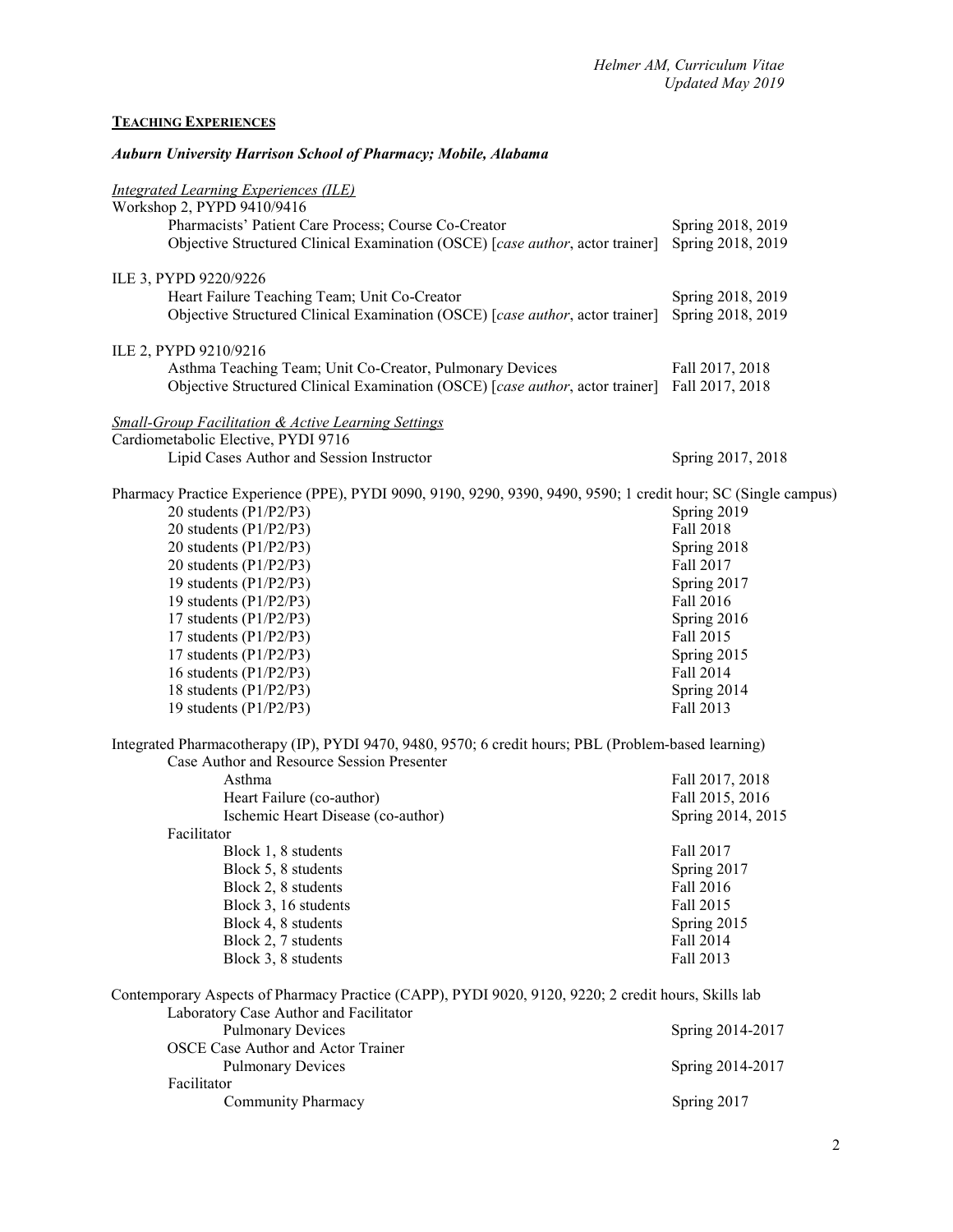| Diarrhea and Constipation<br>Drug Informatics                                                                            | Spring 2017<br>Spring 2017 |
|--------------------------------------------------------------------------------------------------------------------------|----------------------------|
| Literature Review                                                                                                        | Fall 2014, 2015            |
| Glucometer                                                                                                               | Fall 2013                  |
| <b>Smoking Cessation</b>                                                                                                 | Fall 2013                  |
| <b>Preceptor</b>                                                                                                         |                            |
| Clinical IPPE, PYPD 9180, University of South Alabama Medical Center Stanton Road Clinic                                 |                            |
| 1 student                                                                                                                | May 2019                   |
| APPE Primary Care, PYPP 9640, 9650, University of South Alabama Medical Center Stanton Road Clinic                       |                            |
| 2 students                                                                                                               | May 2019                   |
| 10 students                                                                                                              | May 2018-April 2019        |
| 14 students                                                                                                              | May 2017-April 2018        |
| 14 students                                                                                                              | May 2016-April 2017        |
| 13 students                                                                                                              | May 2015-April 2016        |
| 14 students                                                                                                              | May 2014-April 2015        |
| 4 students                                                                                                               | February-April 2014        |
| MED-311 - Internal Medicine Clerkship, University of South Alabama Medical Center Stanton Road Clinic                    |                            |
| 79 third-year medical students                                                                                           | July 2017-June 2019        |
| 9 third-year medical students                                                                                            | July-December 2018         |
| <b>Mentor</b>                                                                                                            |                            |
| Pharmacy Practice Experience (PPE), PYDI 9090, 9190, 9290, 9390, 9490, 9590; 1 credit hour                               |                            |
| 7 students (P1/P2/P3)                                                                                                    | 2018-2019                  |
| 7 students (P1/P2/P3)                                                                                                    | 2017-2018                  |
| 7 students (P1/P2/P3)                                                                                                    | 2016-2017                  |
| 10 students $(P1/P2/P3)$                                                                                                 | 2015-2016                  |
| 9 students (P1/P2/P3)                                                                                                    | 2014-2015                  |
| 9 students (P1/P2/P3)                                                                                                    | 2013-2014                  |
| Academic Mentor                                                                                                          |                            |
| 1 student (P2)                                                                                                           | Spring 2018                |
| 1 student $(P3)$                                                                                                         | Fall 2017                  |
| 2 students (P2)                                                                                                          | Spring 2017                |
| 1 student (P2)                                                                                                           | Fall 2016                  |
| 1 student $(P1)$                                                                                                         | Spring 2016                |
| Professional Seminar, PYPP 9690; 1 credit hour                                                                           |                            |
| 4 students (P4)                                                                                                          | 2016-2017                  |
| 4 students (P4)                                                                                                          | 2015-2016                  |
| 4 students (P4)                                                                                                          | 2014-2015                  |
| 3 students (P4)                                                                                                          | 2013-2014                  |
| University of Mississippi School of Pharmacy; Jackson, Mississippi                                                       |                            |
| Small-Group Facilitation & Active Learning Settings<br>Pharmacoutical Cara II, III, IV: PRCT 557, 562, 560, 2 and it has |                            |
|                                                                                                                          |                            |

| Pharmaceutical Care II, III, IV; PRCT 557, 563, 569; 3 credit hours; PBL   |               |
|----------------------------------------------------------------------------|---------------|
| "Keep Calm and Pharmacy On" Depression/anxiety progressive disclosure case |               |
| [case co-author]                                                           | June $2013$   |
| Facilitator, 8 sessions, 8 students (P3)                                   | April 2013    |
| Co-Facilitator, 3 sessions, 8 students (P3)                                | November 2012 |

Pharmaceutical Care III; PRCT 562

Asthma Twitter Consult, 49 students (P3) [*case author*]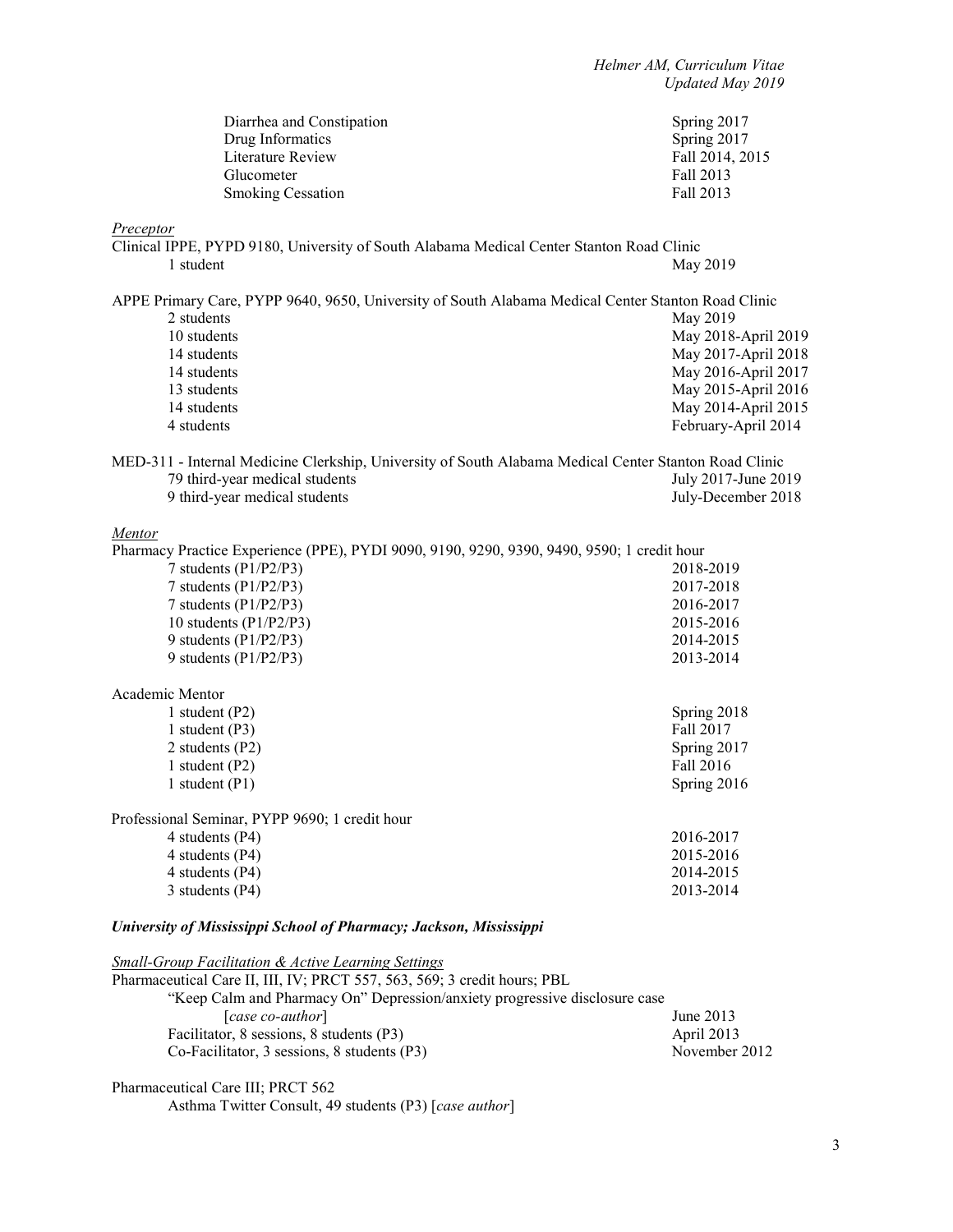| Topic Discussions for APPE Students on Ambulatory Care Rotations |                        |
|------------------------------------------------------------------|------------------------|
| Hypertension, 10 students                                        | February, April 2013   |
| Type 2 Diabetes, 1 student                                       | January 2013           |
| Anticoagulation, 1 student                                       | January 2013           |
| Heart Failure, 8 students                                        | September 2012         |
| Co-Preceptor<br><b>APPE</b>                                      |                        |
| Heart Failure Clinic, 3 students (2 P4, 1 P3)                    | September 2012         |
| Cardiometabolic Clinic, 2 students                               | November 2012          |
| Veterans Affairs Ambulatory Care Clinics, 1 student              | January 2013           |
| Anticoagulation Clinic, 2 students                               | April 2013             |
|                                                                  |                        |
| <b>IPPE</b>                                                      |                        |
| Family Medicine Clinic, 1 student (P3)                           | April 2013             |
| <b>COMMITTEE APPOINTMENTS AND ADMINISTRATIVE EXPERIENCE</b>      |                        |
| <b>National Committees</b>                                       |                        |
| ACCP Ambulatory Care Practice and Research Network (PRN)         |                        |
| Membership Committee Vice-Chair                                  | 2017-2018              |
| Communications Committee Vice-Chair                              | 2015-2017              |
| Newsletter Sub-Committee                                         | 2013-2016              |
| Editor                                                           | Spring 2014, 2015      |
| Resource Guide Sub-Committee                                     | 2015-2017              |
|                                                                  | 2013-2014              |
| Poster Sub-Committee                                             | 2016-2017              |
| Member Recognition Sub-Committee                                 | 2016-2017              |
|                                                                  |                        |
| <b>Regional Committees</b>                                       |                        |
| Alabama Society of Health-System Pharmacists                     |                        |
| <b>Student and Resident Activities Committee</b>                 | May 2018-Present       |
| Programming Committee                                            | October 2016-Present   |
| InPharmative Quarterly Editorial Board                           | June 2014-June 2017    |
| Chair, Editor in Chief                                           | 2015-2017              |
|                                                                  |                        |
| <b>School Committees</b>                                         |                        |
| <b>Experiential Education Learning Community</b>                 | 2018-Present           |
|                                                                  |                        |
| Learning Community Development Team 5                            | 2018-Present           |
|                                                                  |                        |
| Learning Community Development Team - Workshop 2                 | 2016-Present           |
|                                                                  |                        |
| Learning Community Development Team 2                            | 2016-Present           |
|                                                                  |                        |
| <b>Assessment Committee</b>                                      | 2015-2017              |
|                                                                  |                        |
| Professional Education Subcommittee II                           | 2014                   |
|                                                                  |                        |
| <b>Administrative Presentations</b>                              |                        |
| University of Mississippi Medical Center; Jackson, Mississippi   |                        |
| Medication Use Evaluation: Simvastatin Drug-Drug Interactions    | August 2012-April 2013 |
|                                                                  |                        |
| University of Mississippi Medical Center; Jackson, Mississippi   |                        |
| Apixaban Monograph                                               | May 2013               |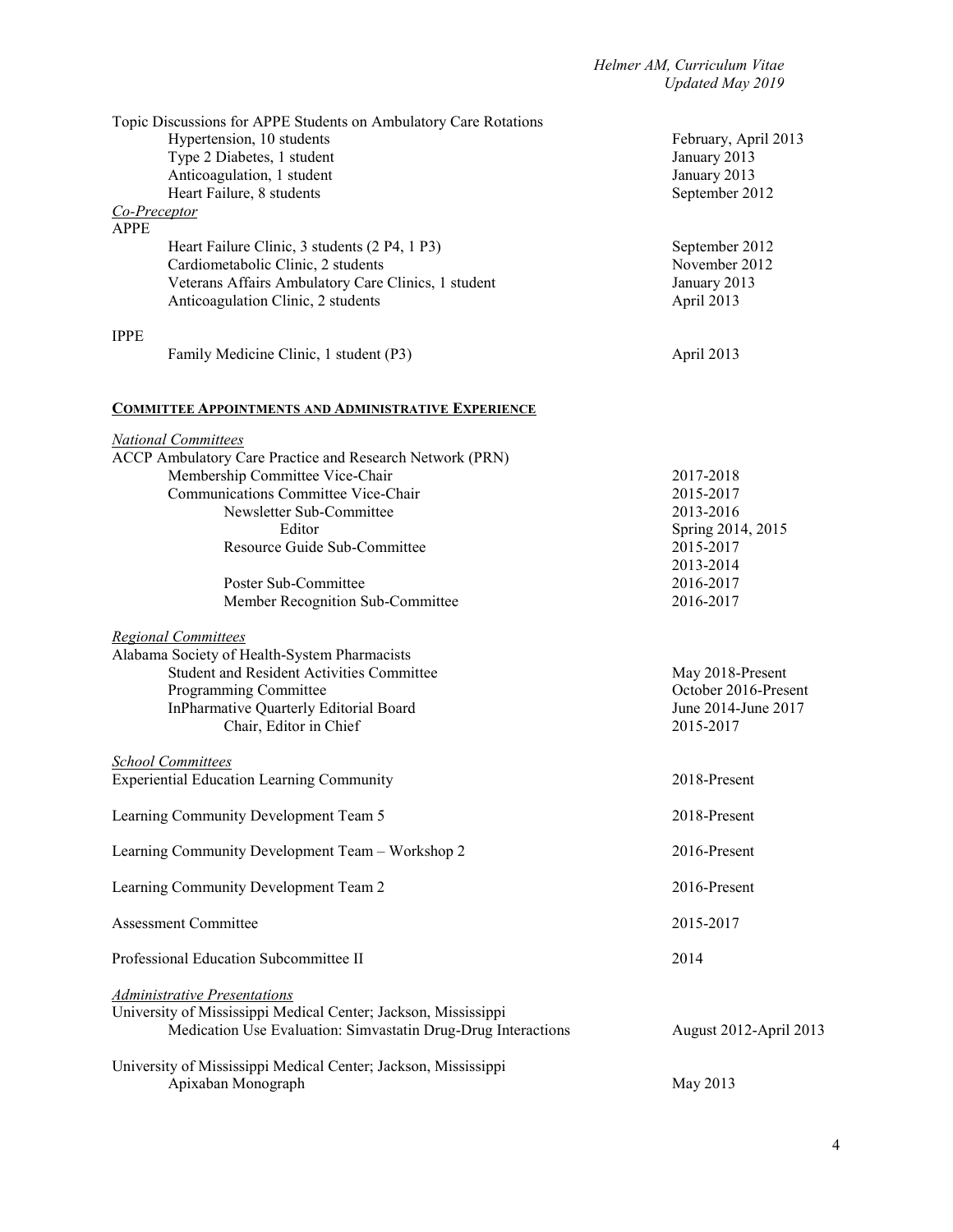#### **RESEARCH EXPERIENCE**

#### *Research in Progress*

**Helmer AM**, Slater NA, Marlowe KF, Surry D, McCoy EK. Comparing faculty evaluations of student journal club presentations with student self- and peer evaluations during advanced pharmacy practice experiences (2015-2019). Purpose: to evaluate differences in student and faculty evaluations of journal club presentations Site: Auburn University Harrison School of Pharmacy *Manuscript submitted*

**Helmer AM**, Lisenby K, Carroll D, Smithgall S, Hester K. Interprofessional communication in primary care: Evaluating student confidence during advanced pharmacy practice experiences (APPEs). (2016-Present). Purpose: to assess changes in student confidence throughout a 5-week primary care APPE. Secondary outcome- to compare student confidence and preceptor/provider evaluation of interprofessional communication Site: Auburn University Harrison School of Pharmacy

# *Research*

Andrus MR, McDonough S, Kelley KW, Stamm PL, McCoy EK, Lisenby KM, Whitley HP, Slater NS, Carroll DG, Hester EK, **Helmer AM**, Jackson CW, Byrd DC. Development and validation of a rubric to evaluate diabetes SOAP note writing in APPE. (2015-2017).

Purpose: to develop and validate a standardized SOAP note rubric to improve consistency in grading and expectations among preceptors

Site: Auburn University Harrison School of Pharmacy

# **PUBLICATIONS**

# *Peer-Reviewed*

Andrus MR, McDonough S, Kelley KW, Stamm PL, McCoy EK, Lisenby KM, Whitley HP, Slater NA, Carroll DG, Hester EK, **Helmer AM**, Jackson CW, Byrd DC. Development and Validation of a Rubric to Evaluate Diabetes SOAP Note Writing in APPE. *Am J Pharm Educ* 2018;82(9) Article 6725.

**Helmer AM**, Slater NA, Smithgall SE. A review of ACEI and ARB in black patients with hypertension. *Ann Pharmacother* 2018;52(11)1143-1151.

Lisenby KM, **Meyer A**, Slater NA. Is an SGLT2 inhibitor right for your patient with type 2 diabetes? *J Fam Pract*  2016;65(9):587-593.

Kelley KW, Carroll DG, **Meyer A**. A review of current treatment strategies for gestational diabetes mellitus. *Drugs in Context* 2015; 4: 212282. DOI: 10.7573/dic.212282.

Armstrong EM, Wright BM, **Meyer A**, Watts CS, Kelley KW. The role of Aclidinium Bromide in the Treatment of Chronic Obstructive Pulmonary Disease. *Hospital Practice* 2014;42(4):99-110.

Minor D, **Meyer AM**, Long R, Butler K. β-Blockers and Chronic Obstructive Pulmonary Disease: Inappropriate Avoidance? *J Clin Hypertens* 2013;15(12):925-930. (*Invited, State of the Art series*).

# *Accepted Manuscripts in Peer-Reviewed Journals*

Helmer RS, **Helmer AM**, Smithgall S. Double trouble or twice-as-nice? An updated review of dual antiplatelet therapy for secondary ischemic stroke prevention. Accepted *Journal of Family Physicians*, 2019.

Eiland LS, **Helmer A,** Kelley KW, Hester EK. Re-designing classroom and experiential teaching peer evaluation tools to strengthen the peer review process. Accepted *New Directions for Teaching and Learning*: "Teaching and Learning in the Health Professions" special issue, 2019.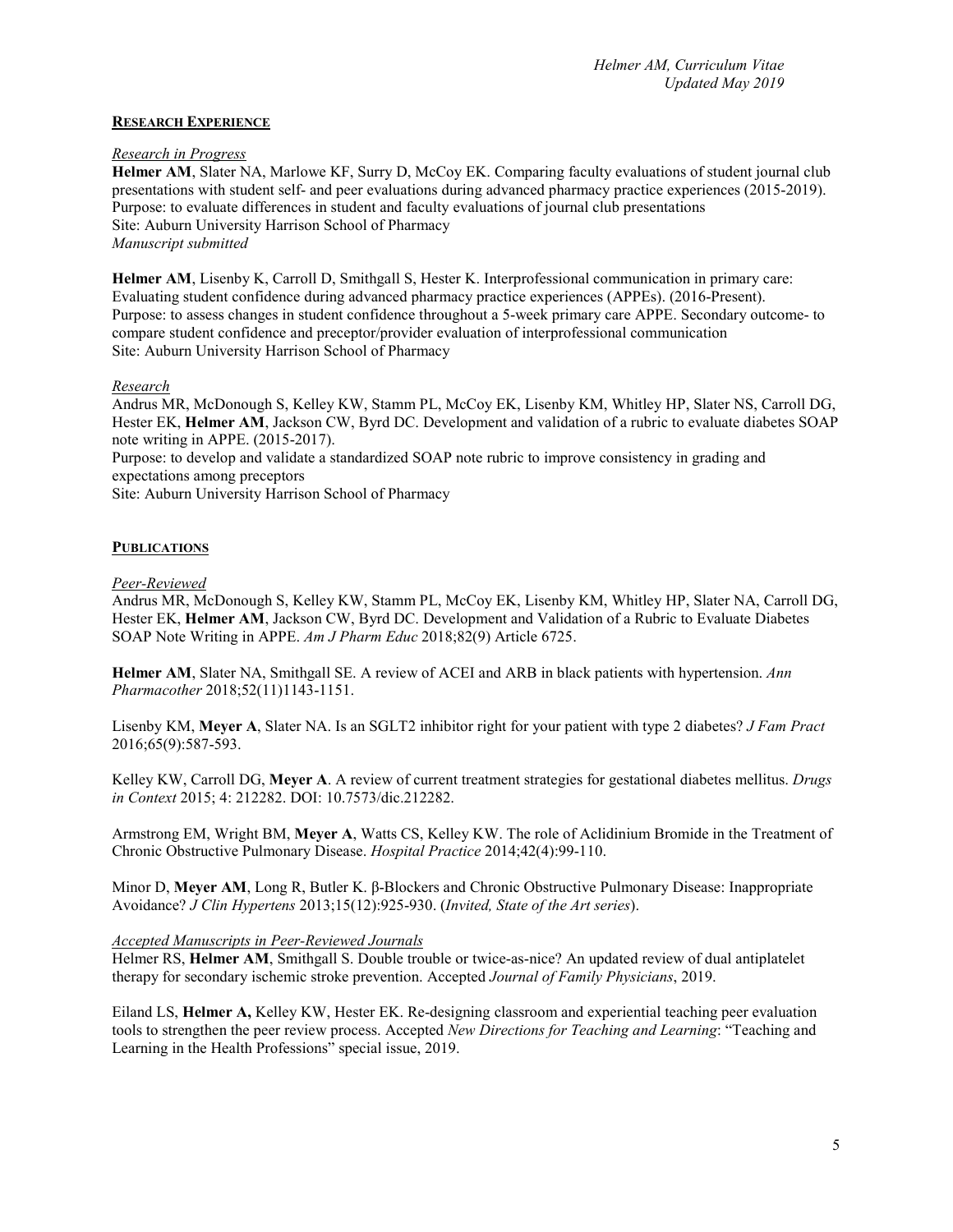#### *Non Peer-Reviewed*

**Meyer AM**, Minor D. Type 2 Diabetes Mellitus – Management with a Patient-Centered Approach. Approved CE, The Kentucky Pharmacist 2013 September 8(5):13-19.

**Meyer AM**, Minor D. COPD and CVD: Exploring the Role of Beta-Blockers and COPD Treatments in Comorbid Disease. Approved CE, The Kentucky Pharmacist 2013 July 8(4):31-37.

**Meyer AM**, Minor D. Type 2 Diabetes Mellitus – Management with a Patient-Centered Approach. Approved CE, Mississippi Pharmacist Autumn 2012 Dec 38(4):27-29*.*

**Meyer AM***.* Statins and Diabetes – An Issue of Potential Risk versus Benefit. UMMC Pharmacy Newsletter. September – October 2012. Available from: http://pharmacy.umc.edu/newsletters/12/sept\_oct.pdf .

# **PRESENTATIONS**

# *Poster Presentations*

**Helmer A**, Lisenby K, Smithgall S, Carroll D, Hester EK. Assessing student confidence in interprofessional communication during primary care advanced pharmacy practice experiences (APPEs). Poster presented at the American College of Clinical Pharmacy Annual Meeting October 2018; Seattle, Washington.

**Helmer A,** Hester EK, Kelley K, Eiland LS. A peer-evaluation form for experiential education: evaluating the preceptor, practice site, and student activities. Poster presented at the American Association of Colleges of Pharmacy Annual Meeting July 2018; Boston, MA.

Eiland LS, **Helmer A**, Kelley KW, Hester EK. Re-designing classroom peer-evaluation tools to strengthen the peerreview process. Poster presented at the American Association of Colleges of Pharmacy Annual Meeting July 2018; Boston, MA.

**Helmer AM**, McCoy E, Slater N, Wilson K. Comparing faculty evaluations of student journal club presentations with student self- and peer evaluations during advanced practice pharmacy experiences. Poster presented at the American College of Clinical Pharmacy Updates in Therapeutics Meeting February 2018. Jacksonville, Florida.

Lee JC, Cox N, Patel SM, Lempicki KA, **Helmer A**. 2017 Updates on the Accomplishments and Initiatives of the Ambulatory Care PRN. Poster presented at the American College of Clinical Pharmacy Annual Meeting October 2017. Phoenix, Arizona.

Francis J, Cook A, **Helmer AM**, Scalese MJ, Helmer RS. Impact of Dual-Interface Pharmacist-Led Medication Reconciliation on Diabetes-Related Outcomes. Poster presented at the American College of Clinical Pharmacy Annual Meeting October 2017. Phoenix, Arizona.

Helmer RS, **Helmer AM**, Scalese MJ. Medical Trainee Perceptions of Clinical Pharmacists. Poster presented at the Alabama Society of Health-System Pharmacists Summer Meeting. June 2017. Destin, Florida.

Dang J, Slater N, **Meyer A**, Jackson C, Whitley H, Andrus M. Survey of students' perception of SOAP note writing in advanced pharmacy practice experiences (APPEs). Poster presented at American Society of Health-System Pharmacists Midyear Clinical Meeting. December 2016. Las Vegas, Nevada.

Ezell E, Helmer RS, **Meyer AM**, Scalese MJ. Assessment of physician and medical trainee perceptions toward clinical pharmacy faculty. Poster presented at American Society of Health-System Pharmacists Midyear Clinical Meeting. December 2015. New Orleans, Louisiana [methods only].

Baldwin P, Lott S, **Meyer AM**, Slater N, Kelley K. Evaluation of a physician education program on the use of statins and metformin in patients with type 2 diabetes. Poster presented at American Society of Health-System Pharmacists Midyear Clinical Meeting. December 2015. New Orleans, Louisiana [research-in-progress].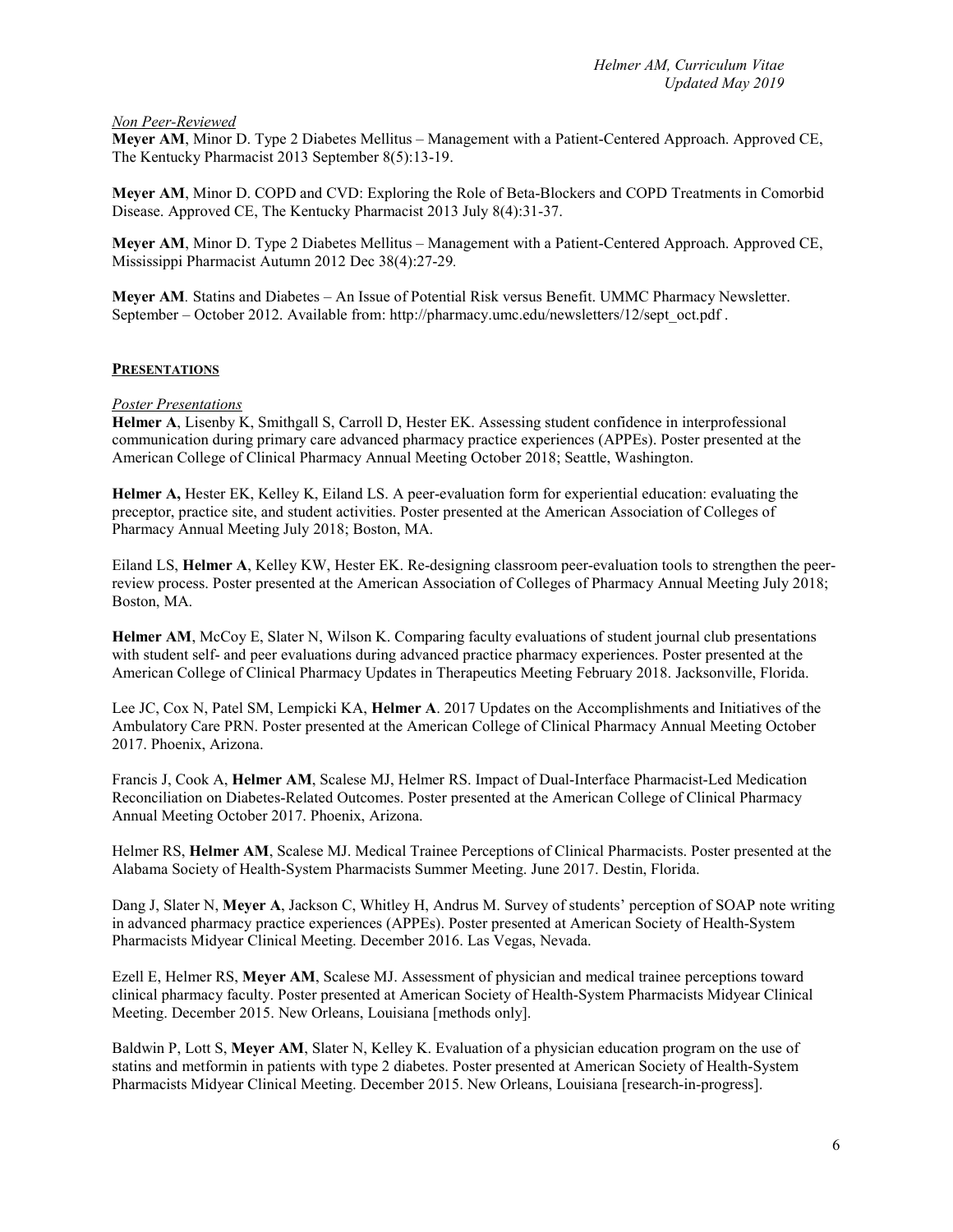Napper L, Thomas J, **Meyer A**, Schilthuis A, Choe S. Impact of physician education on metformin usage in a clinic population. Poster presented at American Society of Health-System Pharmacists Midyear Clinical Meeting. December 2014. Anaheim, California. [methods only]

Bradley D, Armstrong EM, Treadway S, Helmer R, **Meyer A***.* Implementation of medication therapy management services in a charitable pharmacy. Poster presented at American Society of Health-System Pharmacists Midyear Clinical Meeting. December 2013. Orlando, Florida. [methods only]

| <b>Regional Presentations</b><br>Hypertension Update: Clinical Controversies Regarding Age and Race<br>Auburn University Harrison School of Pharmacy Summer Continuing Education Program                                                                                     | <b>July 2017</b> |
|------------------------------------------------------------------------------------------------------------------------------------------------------------------------------------------------------------------------------------------------------------------------------|------------------|
| Pharmacy student perceptions of SOAP note writing in advanced pharmacy practice<br>experiences (APPEs).                                                                                                                                                                      | June 2017        |
| Authors: Helmer A (presenter), Slater N, Jackson C, Whitley HP, Andrus MR.<br>New Practitioners Research Forum.                                                                                                                                                              |                  |
| Alabama Society of Health-System Pharmacists (AlSHP) Summer Meeting; Destin, Florida                                                                                                                                                                                         |                  |
| Inappropriate Avoidance? Beta-Blockers and COPD<br>Mid-South Regional Residency Conference                                                                                                                                                                                   | April 2013       |
| Fogelman Executive Conference Center; Memphis, Tennessee                                                                                                                                                                                                                     |                  |
| <b>Local Presentations</b><br><b>Outpatient Diabetes Management</b><br>Internal Medicine Academic Half-Days                                                                                                                                                                  | March 2017       |
| University of South Alabama Medical Center; Mobile, Alabama                                                                                                                                                                                                                  |                  |
| SGLT2 Inhibitors in Primary Care: What is Their Role in Diabetes Management<br>Co-Authors: Kristi Kelley, PharmD, BCPS, CDE, BC-ADM; Nicole Slater, PharmD, BCACP<br>Internal Medicine Noon Conference<br>University of South Alabama Medical Center; Mobile, Alabama        | March 2016       |
| GLP-1 Receptor Agonists in Primary Care: What is Their Role in Diabetes Management<br>Co-Authors: Kristi Kelley, PharmD, BCPS, CDE, BC-ADM; Nicole Slater, PharmD, BCACP<br>Internal Medicine Noon Conference<br>University of South Alabama Medical Center; Mobile, Alabama | February 2016    |
| Medication Reconciliation<br>Co-Authors: Michael Scalese, PharmD, BCPS, CACP; Bobby Helmer, PharmD, BCPS<br>Internal Medicine Noon Conference<br>University of South Alabama Medical Center; Mobile, Alabama                                                                 | December 2015    |
| Epi-Pen Training<br>Nursing Staff In-Service                                                                                                                                                                                                                                 | November 2015    |
| University of South Alabama Medical Center Stanton Road Clinic; Mobile, AL                                                                                                                                                                                                   |                  |
| The use of insulin in the outpatient and inpatient settings<br>Co-Presenter: Bobby Helmer, PharmD, BCPS                                                                                                                                                                      | September 2015   |
| Internal Medicine Noon Conference<br>University of South Alabama Medical Center; Mobile, Alabama                                                                                                                                                                             |                  |
| Metformin and Statin Therapy in Type 2 Diabetes Mellitus<br>Internal Medicine Noon Conference<br>University of South Alabama Medical Center; Mobile, Alabama                                                                                                                 | June 2015        |